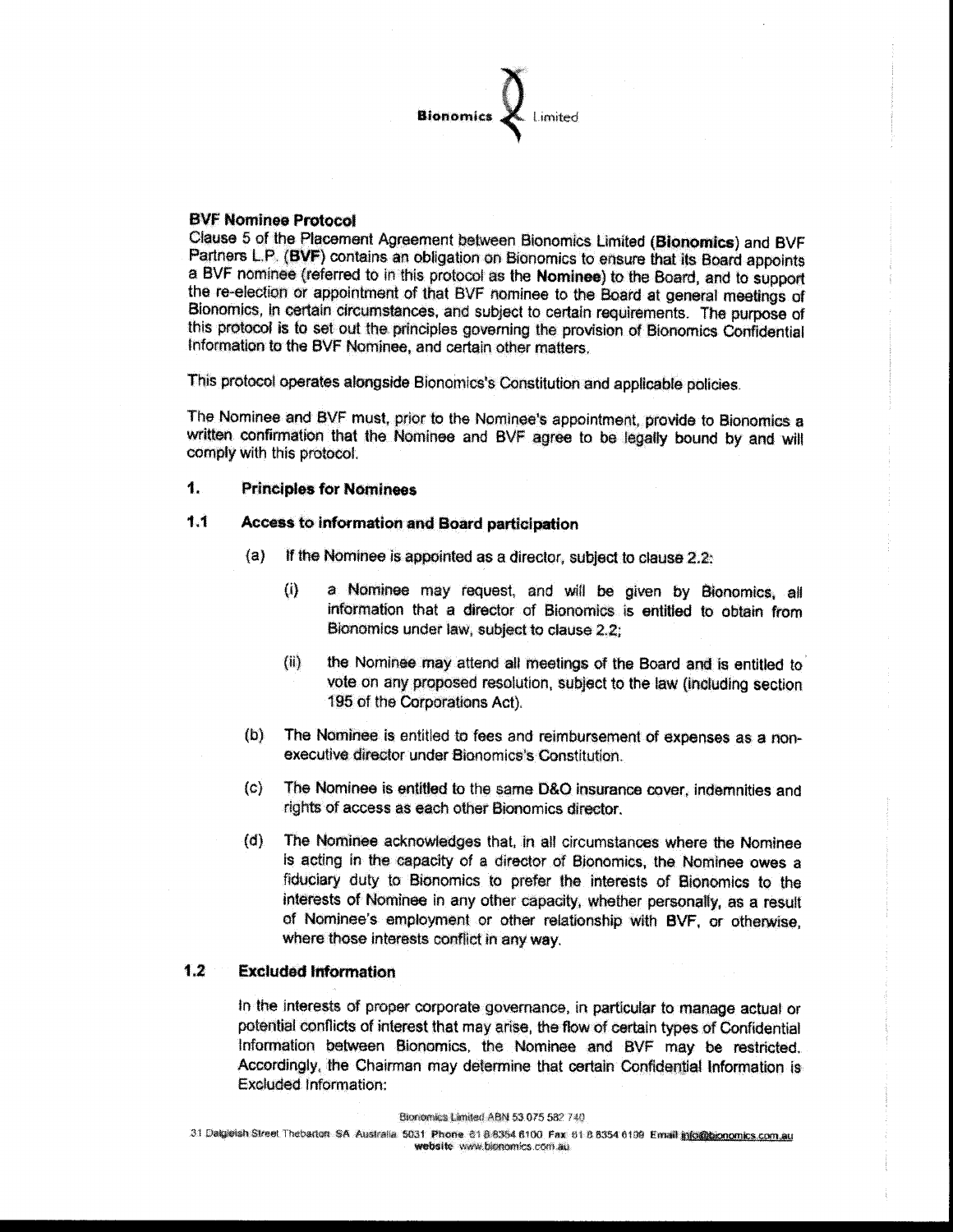Excluded Information is Confidential Information which the Chairman  $(a)$ reasonably determines to concern matters where there is an actual conflict of interest, or significant possibility of conflict of interest, between Bionomics and BVF or between Bionomics and the Nominee; and

## $1.3$ **Limitations on Nominees**

- The Nominee may not request, and may not be given, Excluded  $(a)$ Information.
- The Nominee may not be present during discussion at a Board meeting of  $(b)$ any matter to the extent that it involves Excluded Information, (and the Nominee may not vote on any consequent resolution).
- Clauses 1.3(a) and 1.3(b) do not apply to the extent that Bionomics  $\langle c \rangle$ directors who do not have a conflict of interest pass a resolution authorising the provision of the Excluded Information to the Nominee and/or permitting the Nominee to be present and vote on the relevant matter.

# Provision of Information to BVF by Nominee  $1.4$

- The Nominee must comply with their statutory and fiduciary directors' duties  $(a)$ in relation to any Confidential Information received by the Nominee.
- The Nominee must not improperly use any Confidential Information to:  $(b)$ 
	- gain an advantage for the Nominee or any other person; or  $(i)$
	- cause detriment to Bionomics or any of its Affiliates.  $(ii)$

## **Principles for BVF**  $2.$

#### $2.1$ **Confidential Information**

- BVF must not receive Confidential Information from the Nominee where to  $(a)$ do so would result in the Nominee breaching their statutory or fiduciary directors' duties in relation to that Confidential Information.
- BVF acknowledges the fiduciary obligation of the Nominee as outlined in  $(b)$ paragraph 1.1(d) above, and undertakes not to engage in any action, or refrain from action, in any respect that is intended to cause, or may reasonably have the effect of causing, the Nominee to behave in any way contrary to that fiduciary obligation.

## Inside information  $2.2$

The insider trading provisions contained in Division 3 of Part 7.10 of the Corporations Act and similar provisions in other jurisdictions can give rise to both criminal and civil liability for not only the person that acts on inside information but also the person who provides the inside information. Confidential Information may include inside information. Accordingly:

each of BVF and the Nominee must not, whilst in possession of any inside  $(a)$ information in relation to Bionomics, do anything which would constitute a breach of sub-sections 1043A(1) or (2) of the Corporations Act in relation to that inside information;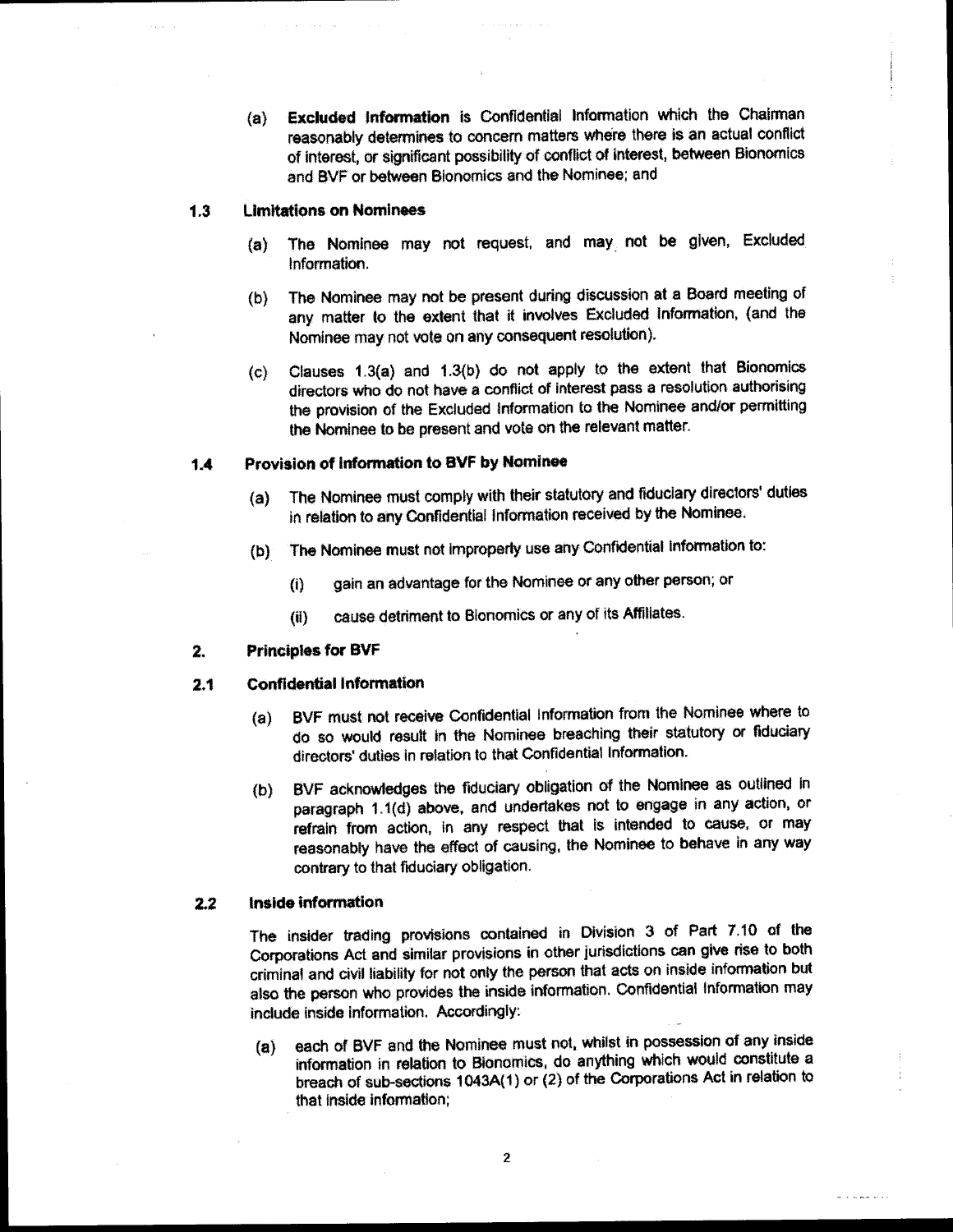(b) BVF must direct its officers and employees who may possess or be given any inside information in relation to Bionomics not to do anything which would constitute a breach of sub-sections 1043A(1) or (2) of the Corporations Act in relation to that inside information; and

(c) the Nominee must comply with Bionomics's Securities Trading Policy.

## 3. Interpretation

In this protocol:

- (a) Affiliates means, with respect to any entity, any other entity directly or indirectly controlled by, or under common control with, or which controls, that entity;
- ASX Listing Rules means the Listing Rules published by ASX Limited:  $(b)$
- Confidential Information means any information concerning the business  $(c)$ or affairs of Bionomics group which is made available to a Nominee in that capacity but does not extend to:
	- information that is or becomes public knowledge (other than as a  $\langle 0 \rangle$ result of breach of this protocol or any other confidentiality obligation owed by BVF or the Nominee to Bionomics or any of its Affiliates);
	- $(ii)$ Information that was made available to the Nominee by a person other than a member of the Bionomics group, provided such person is not known by the Nominee, after having reasonable investigations, to be bound by any obligation of confidence to Bionomics in respect of that information:
	- $(iii)$ information already known to the Nominee or BVF other than as a result of a breach by any person of an obligation of confidence;
- $(d)$ **Corporations Act means the Corporations Act 2001 (Cth).**
- $(e)$ **Bionomics group means Bionomics and its Affiliates from time to time;**
- references to the Board, directors, Chairman and shareholders are  $(f)$ references to the Board, directors, Chairman and shareholders of Bionomics from time to time:
- a reference to a statute or statutory provision includes a statutory  $\left( q\right)$ modification or re-enactment of it or a statutory provision substituted for it, and each ordinance, by-law, regulation, rule and statutory instrument (however described) issued under it:
- $(h)$ a reference to a document (including this protocol) is to that document as varied, novated, ratified or replaced from time to time; and
- $\mathbf{I}$ words or phrases which are given a meaning in the Constitution of Bionomics or the Corporations Act have the same meaning in this protocol, unless otherwise stated.